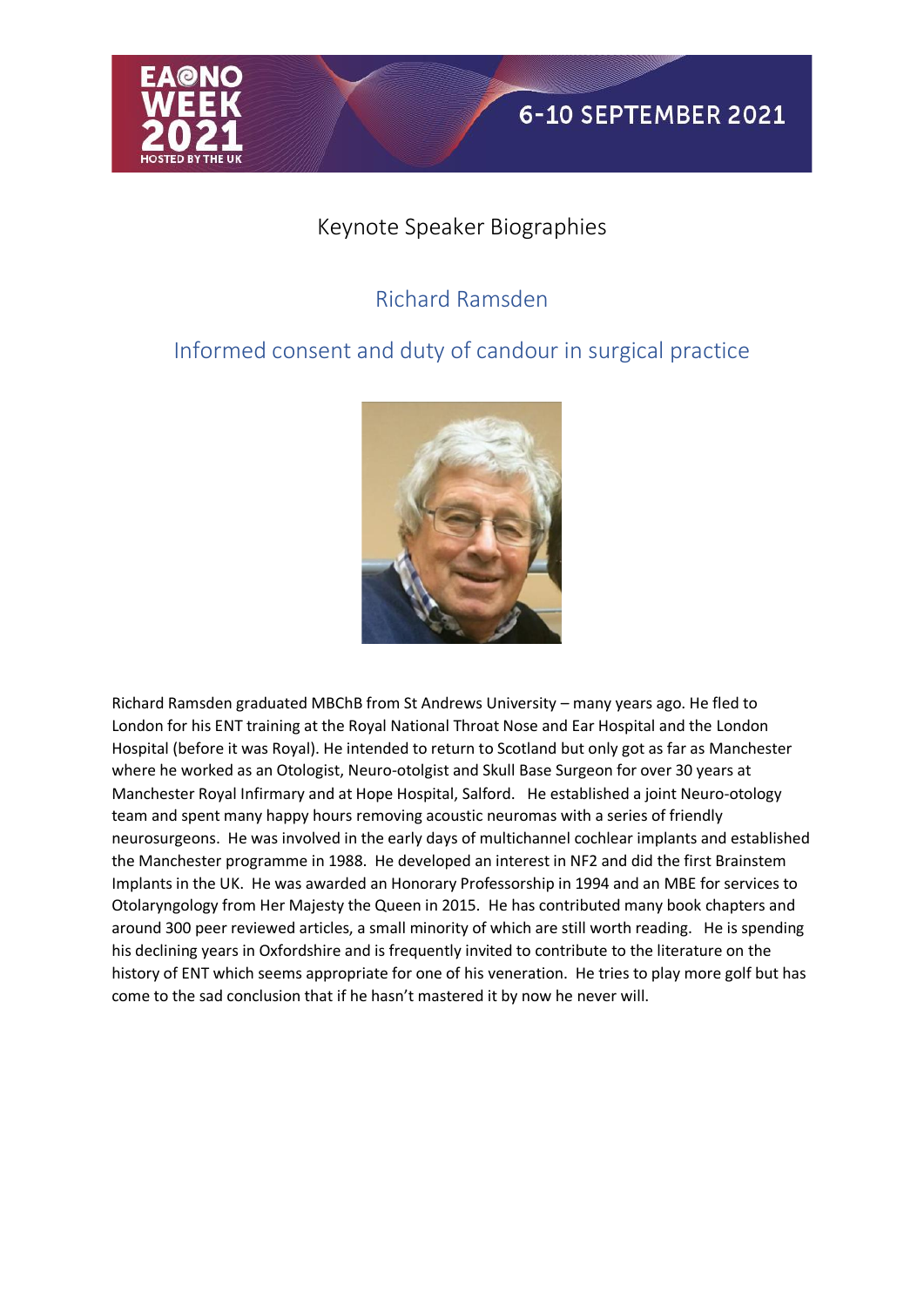

#### Keynote Speaker Biographies

## Marcel Levi

# With professionals in the lead and excellent teamwork we can manage every crisis



Marcel Levi (1964) is Professor of Medicine at University College London and chief executive of University College London Hospitals (UCLH). He is also a practicing consultant in Acute & Vascular Medicine and Haematology at UCLH. His previous position was professor and dean of the Faculty of Medicine of the University of Amsterdam and chairman of the Executive Board of the Academic Medical Center in Amsterdam, the Netherlands. After his medical training and specialization in Internal Medicine at the University of Amsterdam he obtained his PhD with honours (1991) and was appointed as a Fellow by the Royal Netherlands Academy of Science. He worked at the University of Perugia, Italy and the Center for Transgene Technology and Genetherapy of the University of Leuven, Belgium. He has published more than 700 articles in international scientific journals and has been awarded a number of international research awards. He was chairman of the Netherlands Organization for Medical Research (ZON-MW) between 2008 and 2016 and is currently chairman of the scientific board of several national charities, including the Dutch Heart Foundation and the AIDS fund. He is also on the Board of the National Cancer Institute. He was elected as a member of the Royal Netherlands Academy of Science (KNAW) and is a fellow of the Royal College of Physicians. He is associate editor of seven international journals in the field of Haematology and Internal Medicine.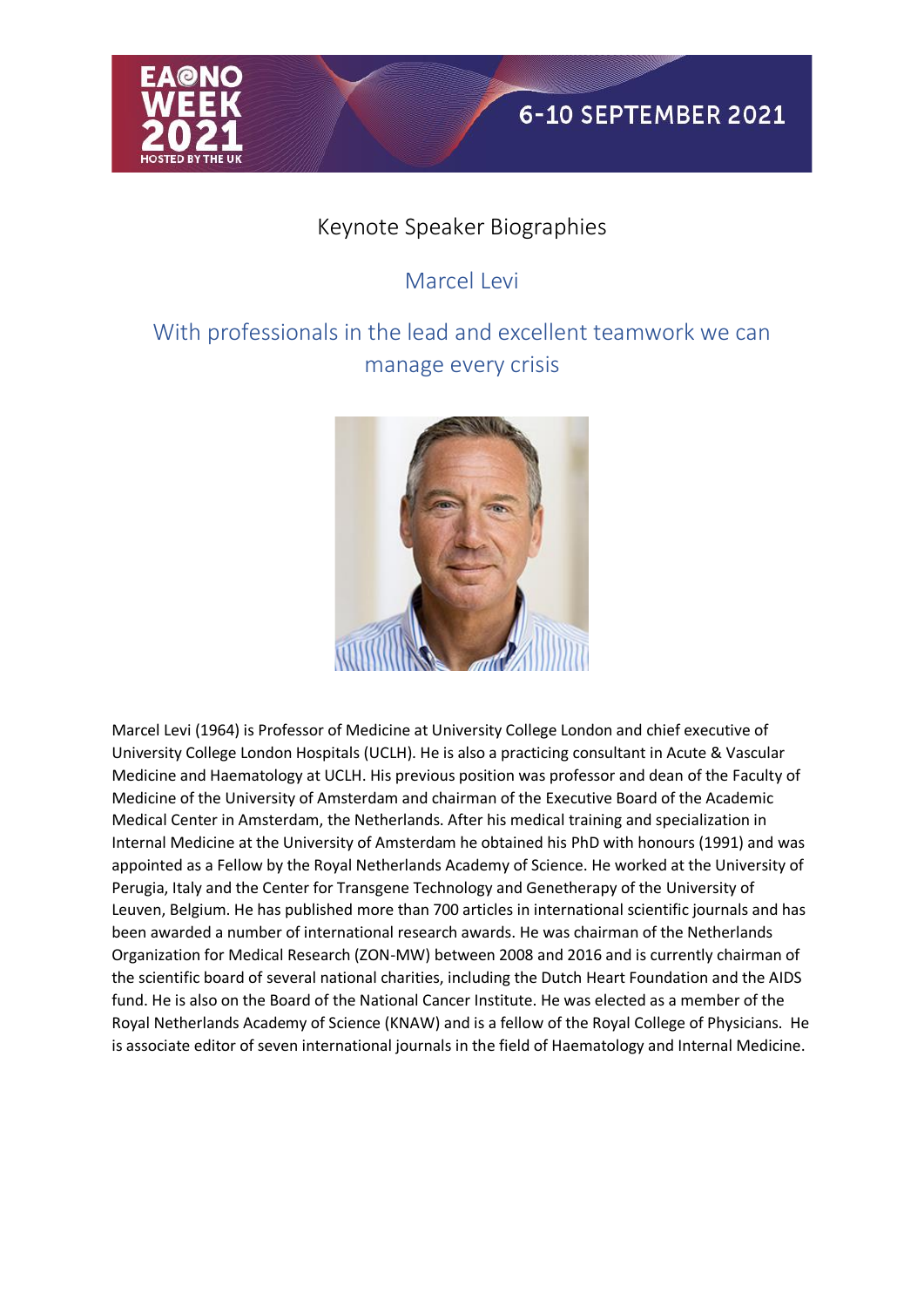

#### Keynote Speaker Biographies

## Doug Backous

### What can European Otology learn from the USA?



Dr. Backous is a board certified Neurotologist Puget Sound ENT, Proliance Surgeons in Edmonds, Washington. He attended medical school at the University of Washington (1989), did his residency in Otolaryngology at the Baylor College of Medicine in Houston, Texas (1995), and completed his fellowship in Neurotology in 1997 at Johns Hopkins University in Baltimore, Maryland. He is also a 2012 graduate of the Executive Development Program from the Foster School of Business at the University of Washington in Seattle.

He founded the Center for Hearing and Skull Base Surgery at Swedish Medical Center in Seattle, Washington in 2010 and continues to focus on lateral skull base surgery there. He has over 20 years of experience consulting with manufacturers in the medical device and surgical technology spaces, and is the Principal in 17 Consulting. He has worked with the United States FDA in developing a standard for cochlear implant device reliability, which is now implemented and is contributing the developing ISO standard. He has actively practiced in academic, institutional and now private practice settings. He serves on the Board for the American Academy of Otolaryngology-Head and Neck Surgery. His medical research interests focus on implantable hearing device program efficiency for improved patient access and program viability and on the economic viability of specialty surgery practice models.

Dr. Backous is married to Julie and they have three adult children. He enjoys travel, golf, waterskiing, hiking and family activities.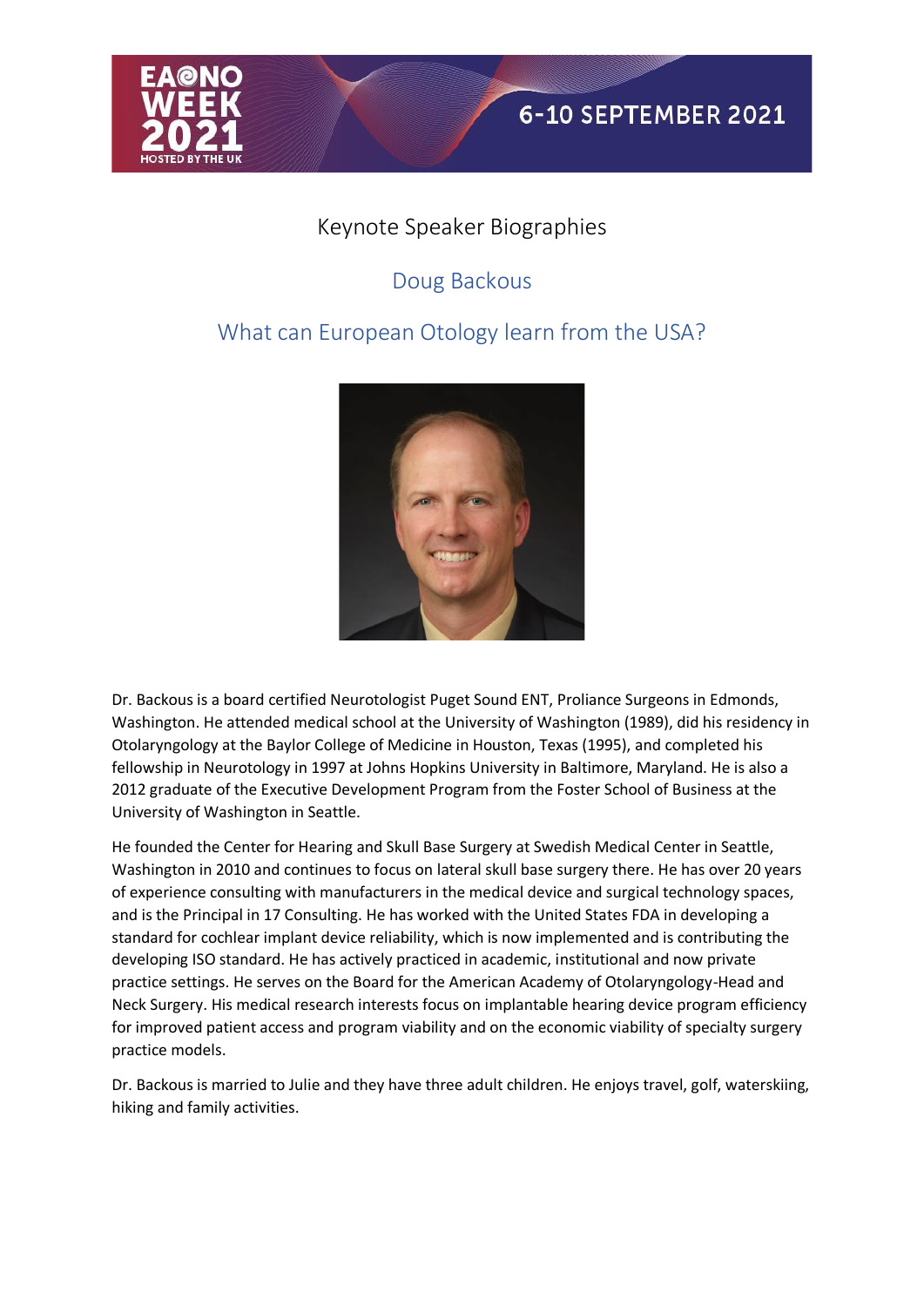

### Keynote Speaker Biographies

## Andrew Forge

#### Inner ear biology and therapeutics: Looking at hair cell regeneration



Andrew Forge is Emeritus Professor of Auditory Cell Biology at the UCL Ear Institute. He gained a PhD in Biophysics from the University of Leeds before taking up a post-doctoral research fellowship at the Institute of Laryngology, now UCL Ear Institute. There he began studies of the ultrastructural anatomy and pathology of the inner ear. His research has covered the structural specialisations of the cells of the inner ear and development of high resolution microscopy techniques to study them; the cellular basis of hearing impairment and vestibular (balance) dysfunction and interventions to prevent them; and regeneration of sensory cells in the inner ear. He has over150 publications. He was the lead applicant for the award that funded the building of the Ear Institute.